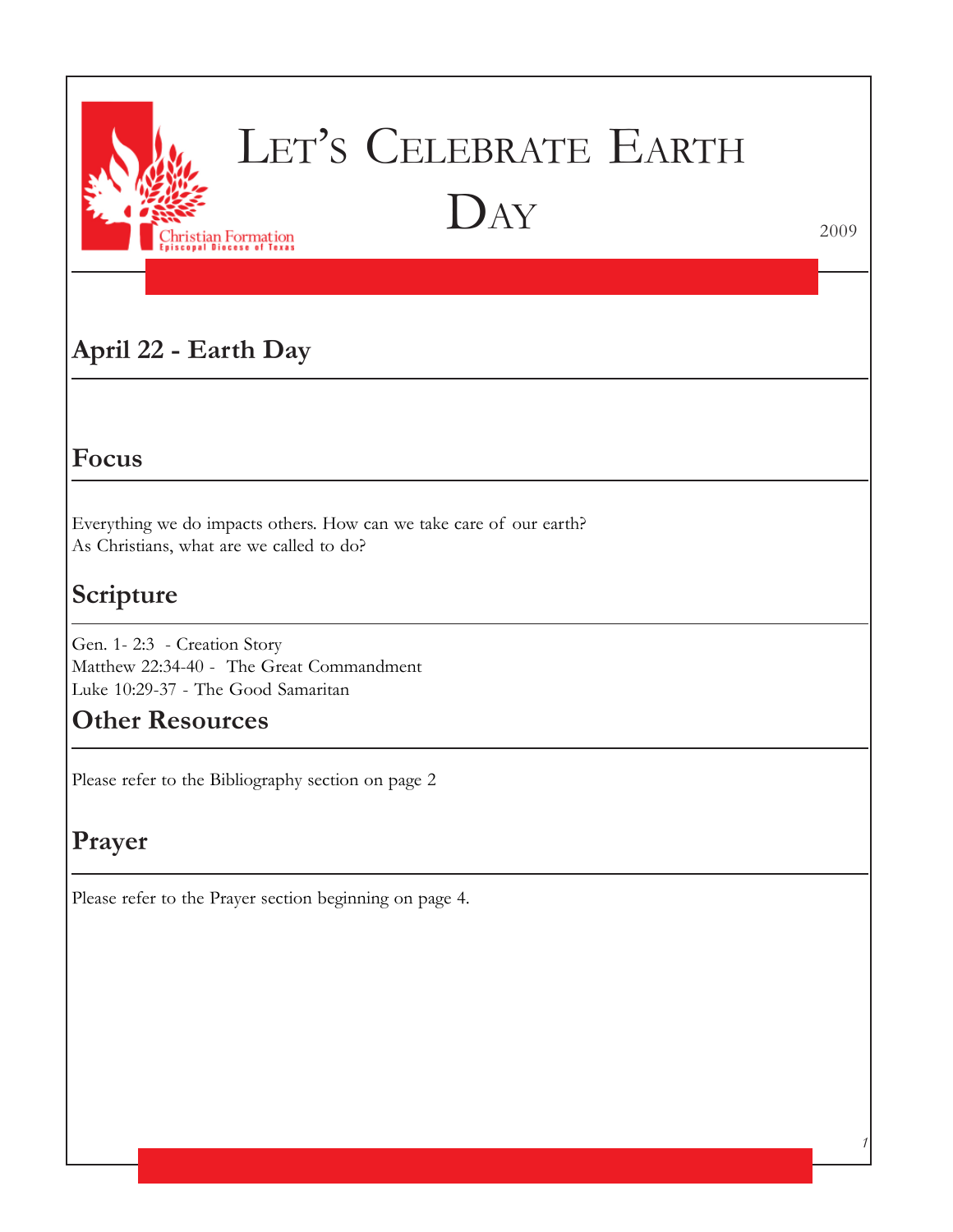## **Bibliography**

*Agatha's Featherbed*, Carmen Agra Deedy *The Lorax*, Dr. Seuss *Planting the Trees of Kenya: The Story of Wangari Maathai,* Claire Nivola *Earth Book for Kids: Activities to Help Heal the Environment*, Linda Schwartz *Ecoart!: Earth-Friendly Art and Craft Experiences for 3-9 Year Olds*, Laurie Carlson *Recycled Crafts Box*, Laura Martin *Michael Recycle*, Ellie Bethel *Every Day Is Earth Day,* Kathy Ross *The Big Book for our Planet*, Ann Durrell *Blessings and Prayers Through the Year*, Elizabeth McMahon Jeep *The Lion Book of Children's Prayers Peanut Butter and Jelly Prayers*, Julie Sevig *Women's Uncommon Prayers The Book of Common Prayer The Creation,* illustrated by Sandro Corsi *A Prayer for the Earth*, Sandy Eisenberg Sasso

*These resources are available from the diocesan Resource Center by contacting Janie Stevens at jstevens@epicenter.org or calling 713.520.6444/800.318.4452.*

## **Other Resources**

| Build a Better World I, Build a Better World II, and Build a Better World: Africa are children's magazines that |
|-----------------------------------------------------------------------------------------------------------------|
| teach about other parts of the world and their struggles for a better life.                                     |
| (www.churchworldservice.com)                                                                                    |
| Cool Planet for Teachers - lesson plans www.oxfam.org.uk/coolplanet/index.                                      |
| Keepers of the Earth: Native American Stories and Environmental Activities for Children (Fulcrum, Inc.          |
| Golden, CO 1988)                                                                                                |
| 50 Simple Things Kids Can Do to Save the Earth, The Earth Works Group (Andrews and McMeel, 1990)                |
| http://ww2.earthday.net/node/75 (Environmental fact sheets and a video clip)                                    |
| http://www.earthday.net - Articles and activities for children and adults.                                      |
| "Earth" - Disney movie about Earth and ecology (http://www.comingsoon.net/news/                                 |
| movienews.php?id=44285)                                                                                         |
| Life on Earth matching game - Target                                                                            |
| Respect the Earth game - Target                                                                                 |
| Good Citizenship game - Target                                                                                  |
| "Wall-E" movie now on DVD or from Netflix                                                                       |

*2*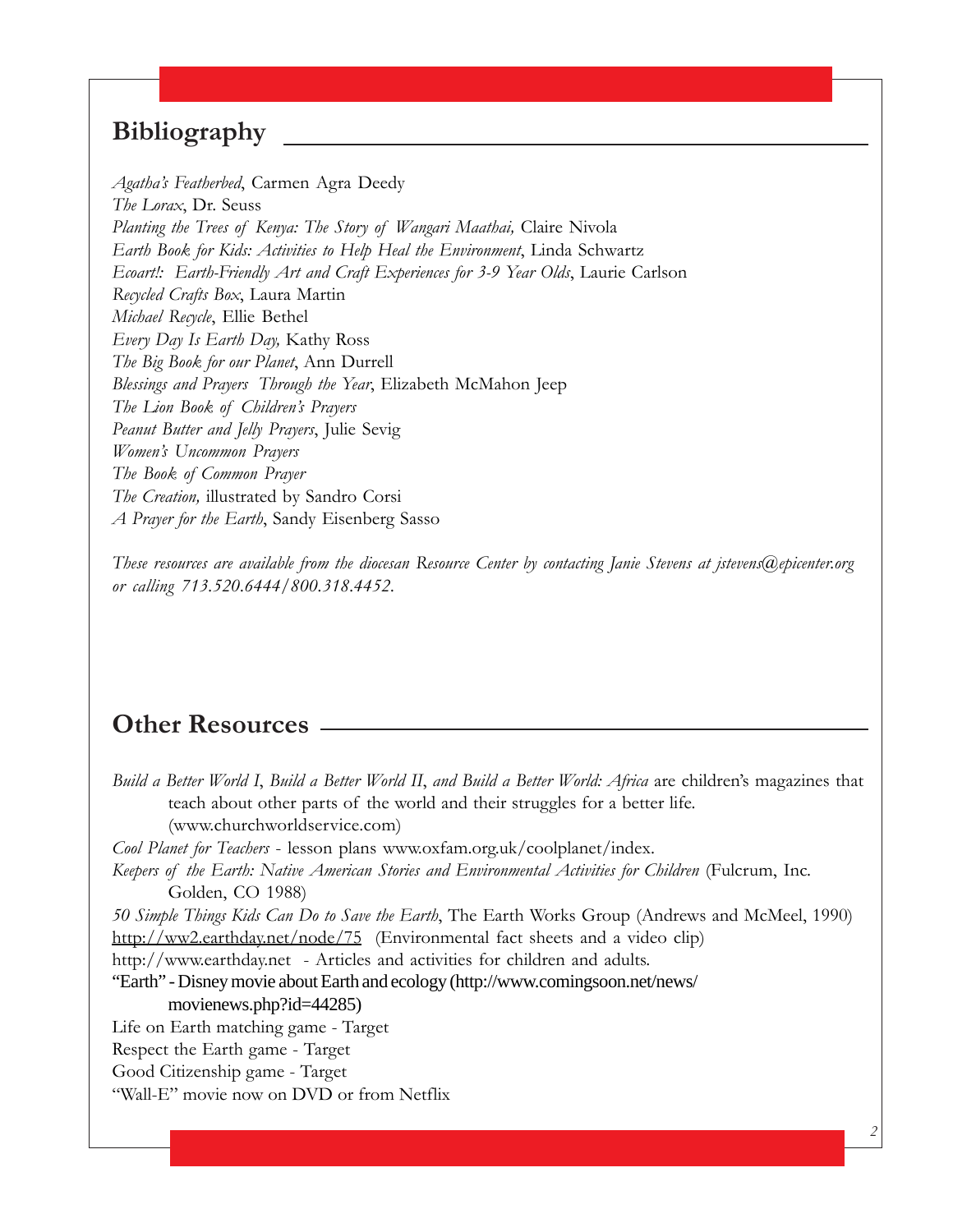## **For Families**

In 1970 Gaylord Nelson, a United States senator from Wisconsin, called for the people of the world to celebrate the earth on April 22. Over 20 million people participated that year, and now over 500 million people and governments in over 175 countries celebrate the Earth on April 22.

The event is celebrated in many different ways and it is appropriate for the church to celebrate this day as well. We are reminded in our Eucharistic Prayer C of "this fragile earth, our island home." Many prayers in our Book of Common Prayer address the concerns for environment and for proper use of the gifts that God has given us.

You are encouraged to choose one or more of the books listed in the Resources section on page 2 to read as a family and discuss. You may wish to watch "Wall-E" or certainly go to the new Disney movie, "Earth", which will premiere on April 22. The craft books have many suggestions for activities for all ages to do to further enhance your celebration of Earth Day.

One of the Milliennium Development Goals calls for environmental sustainability. (curriculum for children can be downloaded from http://www.epicenter.org/edot/ Christian\_Formation5.asp?SnID=1290734525. Click on "Resources for Children" and then on "Millennium Development Goals curriculum")

*Agatha's Featherbed* by Carmen Deedy

1. Read the story of Agatha.

• Ask the children to name places where things like linen, cotton, wool, etc. come from. How do we get those things? Who makes these things into items we can use?

• What did Agatha do when she realized that something she had purchased had implications upon someone else?

• What would you have done if you had been in Agatha's position? What if you didn't have long hair? What could you have done instead? 2. Read or tell the story of the Good Samaritan (Luke 10:29-37). How is this story like Agatha's Featherbed?

#### *The Lorax,* Dr. Seuss

**1.** Read *The Lorax.*

"Unless someone like you cares a whole awful lot, nothing is going to get better. It's not." (T*he Lorax*)

• Everything we do impacts others. Remember Agatha's featherbed. Everything comes from something. Nothing comes from nothing.

• We need to ask questions — the right kinds of questions — that make us realize that we are destroying our world.

• Do you want a particular thing, or do you need it?

• What happened to the truffula trees? The brown barba-loots?

• If you were the "once-ler" what would you have done differently to protect the environment?

• What can we do today to protect the environment?

2. Read Matthew 22:34-40

• What does Jesus say is the first commandment?

How is this related to caring for the environment?

• What does Jesus say is the second

commandment? Is there a connection between loving your neighbor and taking care of the environment? Explain.

• How do we fail to keep the commandment to "do unto others as you would have them do unto you" with respect to caring for the environment?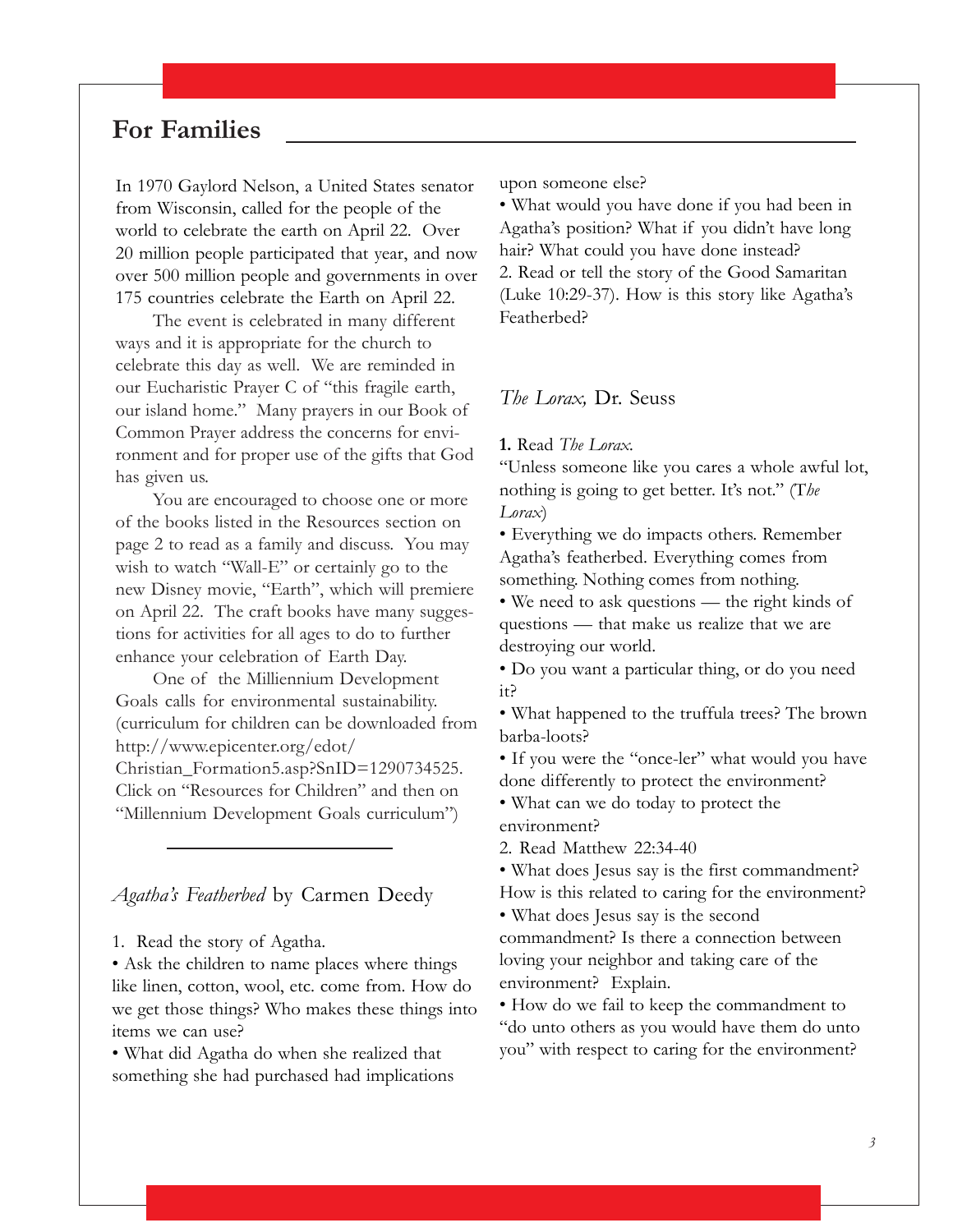## **Prayers from the Book of Common Prayer**

#### *For Joy in God's Creation, p. 814*

O heavenly Father, who has filled the world with beauty: Open our eyes to behold your gracious hand in all your works; that, rejoicing in your whole creation, we may learn to serve you with gladness; for the sake of him through whom all things were made, your Son Jesus Christ our Lord. Amen.

#### *For Agriculture, p. 824*

Almighty God, we thank you for making the earth fruitful, so that it might produce what is needed for life: Bless those who work in the fields; give us seasonable weather; and grant that we may all share the fruits of the earth, rejoicing in your goodness; through Jesus Christ our Lord. Amen.

#### *For Towns and Rural Areas, p. 825*

Lord Christ, when you came among us, you proclaimed the kingdom of God in villages, towns, and lonely places; Grant that your presence and power may be known throughout this area; and grant that all the people of our nation may give thanks to you for food and drink and all other bodily necessities of life; respect those who labor to produce them, and honor the land and the water from which these good things come. All this we ask in your holy Name. Amen.

*For the Conservation of Natural Resources, p. 827* Almighty God, in giving us dominion over things on earth, you made us fellow workers in your creation: Give us wisdom and reverence so to use the resources of nature, that no one may suffer from our abuse of them, and that generations yet to come may continue to praise you for your bounty; through Jesus Christ our Lord. Amen.

### *For the Right Use of God's Gifts, p. 827*

Almighty God, whose loving hand has given us all that we possess: Grant us grace that we may honor you with our substance, and, remembering the account which we must one day give, may be faithful stewards of your bounty, through Jesus Christ our Lord. Amen.

#### *For Knowledge of God's Creation, p. 827*

Almighty and everlasting God, you made the universe with all its marvelous order, its atoms, worlds, and galaxies, and the infinite complexity of living creatures: Grant that, as we probe the mysteries of your creation, we may come to know you more truly, and more surely fulfill our role in your eternal purpose; in the name of Jesus Christ our Lord. Amen.

#### *For the Harvest of Lands and Waters, p. 828*

O gracious Father, who opens your hand and fills all things living with plenteousness: Bless the land and waters, and multiply the harvests of the world; let your Spirit go forth, that it may renew the face of the earth; show your loving-kindness, that our land may give her increase; and save us from selfish use of what you give, that men and women everywhere may give you thanks; through Christ our Lord. Amen.

*Some excerpts from Thanksgiving for the Nation, p. 838* Almighty God, giver of all good things: We thank you for the natural majesty and beauty of this land. They restore us, though we often destroy them. Heal us. We thank you for the great resources of this nation. They make us rich, though we often exploit them. Forgive us.

*4*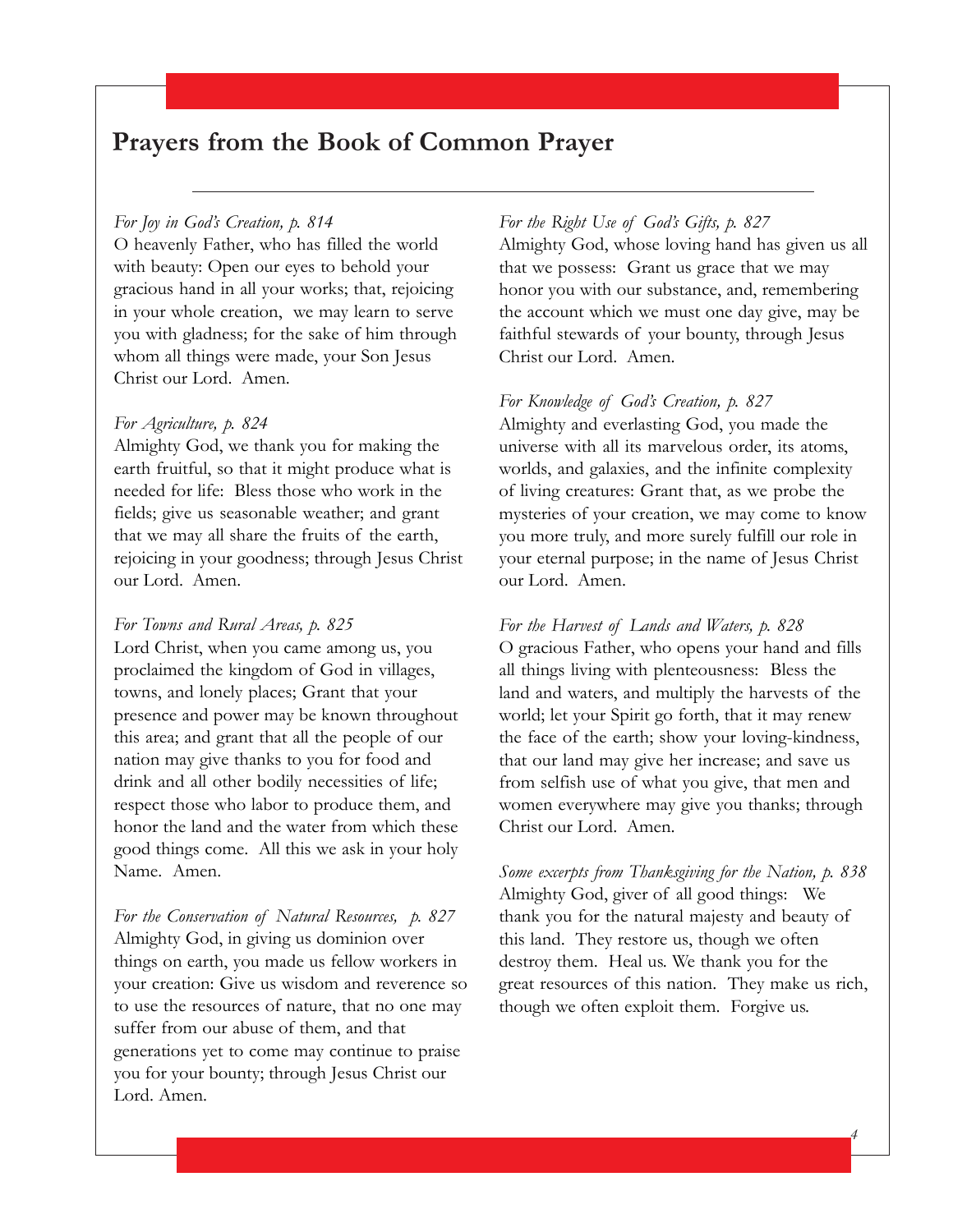## *For the Beauty of the Earth, p. 840*

We give you thanks, most gracious God, for the beauty of earth and sky and sea; for the richness of mountains, plains and rivers; for the songs of birds and the loveliness of flowers. We praise you for these good gifts; and pray that we may safeguard them for our posterity. Grant that we may continue to grow in our grateful enjoyment of your abundant creation, to the honor and glory of your Name, now and for ever. Amen.

#### *For the Harvest, p. 840*

Most gracious God, by whose knowledge the depths are broken up and the clouds drop down the dew: We yield you hearty thanks and praise for the return of seedtime and harvest, for the increase of the ground and the gathering in of its fruits, and for all the other blessings of your merciful providence bestowed upon this nation and people. And, we beseech you, give us a just sense of these great mercies, such as may appear in our lives by a humble, holy, and obedient walking before you all our days; through Jesus Christ our Lord, to whom, with you and the Holy Spirit be all glory and honor, world without end. Amen.

*"The Cosmic Order" from A Song of Creation, Canticle 12, Morning Prayer II, p. 88*

Glorify the Lord, you angels and all powers of the Lord,

> O heavens and all waters above the heavens.

Sun and moon and stars of the sky, glorify the Lord,

Praise him and highly exalt him for ever. Glorify the Lord, every shower of rain and fall of dew.

All winds and fire and heat.

Winter and summer, glorify the Lord, Praise him and highly exalt him for ever.

Glorify the Lord, O chill and cold,

Drops of dew and flakes of snow. Frost and cold, ice and sleet, glorify the Lord,

Praise him and highly exalt him for ever. Glorify the Lord, O nights and days,

O shining light and enfolding dark.

Storm clouds and thunderbolts, glorify the Lord, Praise him and highly exalt him for ever.

"*The Earth and its Creatures" from A Song of Creation, Canticle 12, Morning Prayer II, p. 88*

Let the earth glorify the Lord, Praise him and highly exalt him for ever. Glorify the Lord, O mountains and hills, And all that grows upon the earth, Praise him and highly exalt him forever. Glorify the Lord, O springs of water, seas, and streams, O whales and all the move in the waters. All birds of the air, glorify the Lord, Praise him and highly exalt him for ever. Glorify the Lord, O beasts of the wild, And all you flocks and herds.

O men and women everywhere, glorify the Lord, Praise him and highly exalt him for ever.

*5*